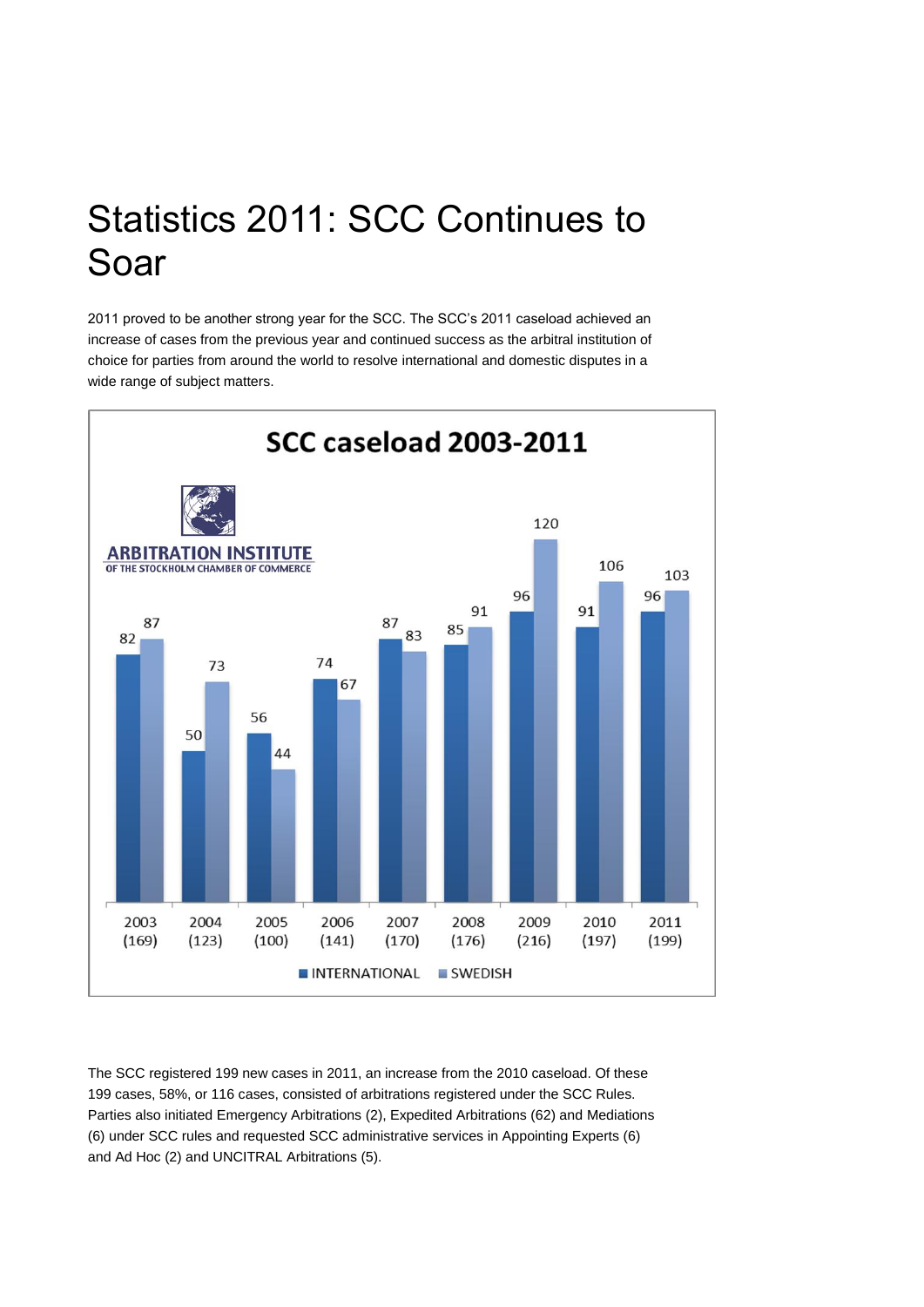

Parties came to the SCC from forty-seven different countries to resolve their disputes. The parties came from across Europe, Asia, Africa, the Caribbean, the Middle East and North America. As in years past, Swedish parties were the most frequently appearing at the SCC. Russian parties continued to be the second most frequently represented in SCC cases, followed by Germany, the United States, Switzerland and Norway.

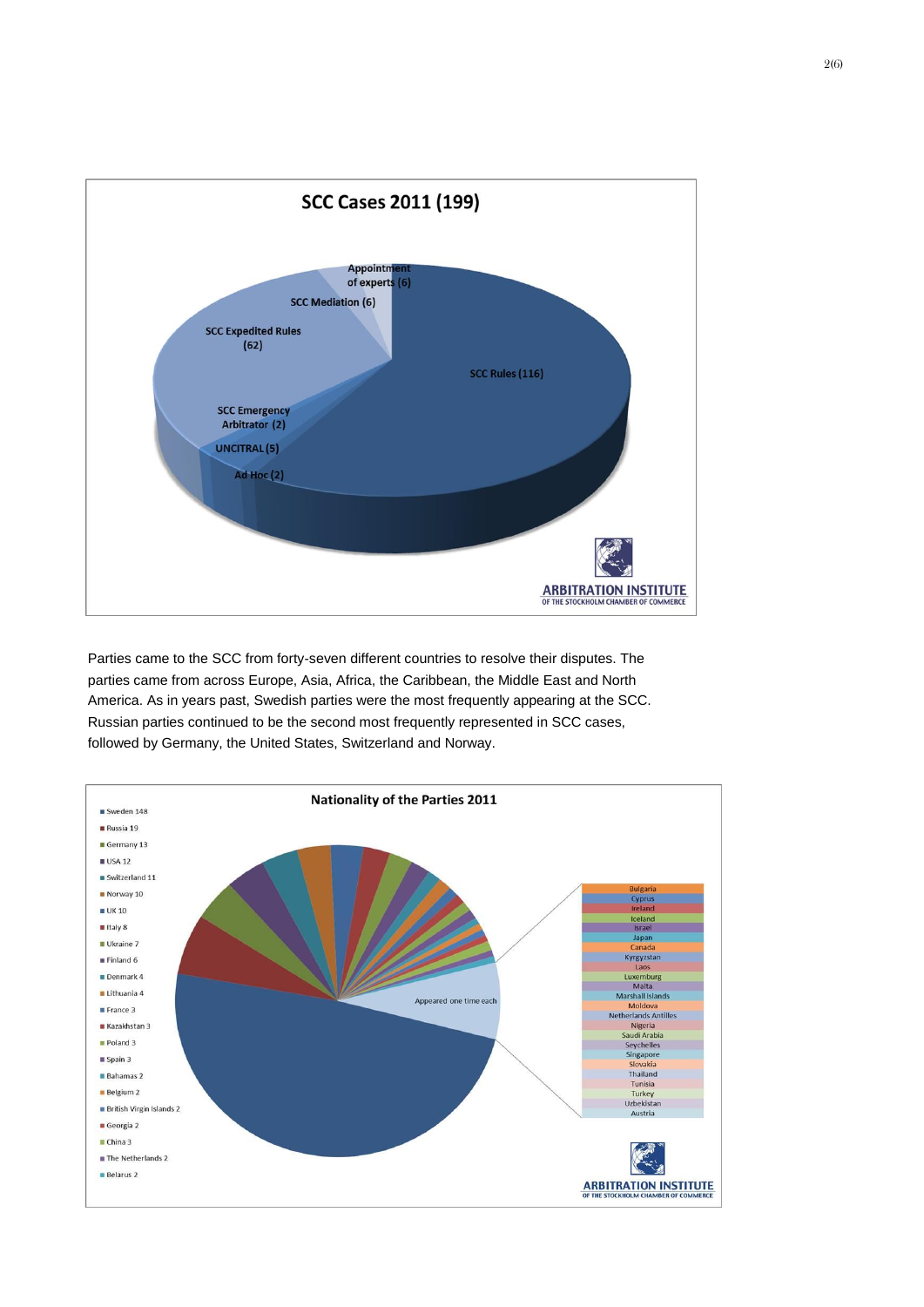The types of disputes brought to the SCC in 2011 were once again as diverse as the parties. Supply agreements, representing 21% of the cases, and service agreements, representing 24% of the cases, were the most common disputes the SCC saw in 2011. Parties also brought disputes concerning investment treaty protection, license agreements, employment disputes, joint ventures, credit/loan agreements, ownership agreements, real estate and construction disputes, business acquisitions and intellectual property issues.



During the last two decades, the SCC has developed into one of the leading centres for the resolution of investment arbitration disputes. Since 1993, the SCC has administered forty-six investment arbitrations emanating from multilateral and bilateral investment protection agreements, as well as from direct agreements. In 2011, the SCC received four new investment arbitrations.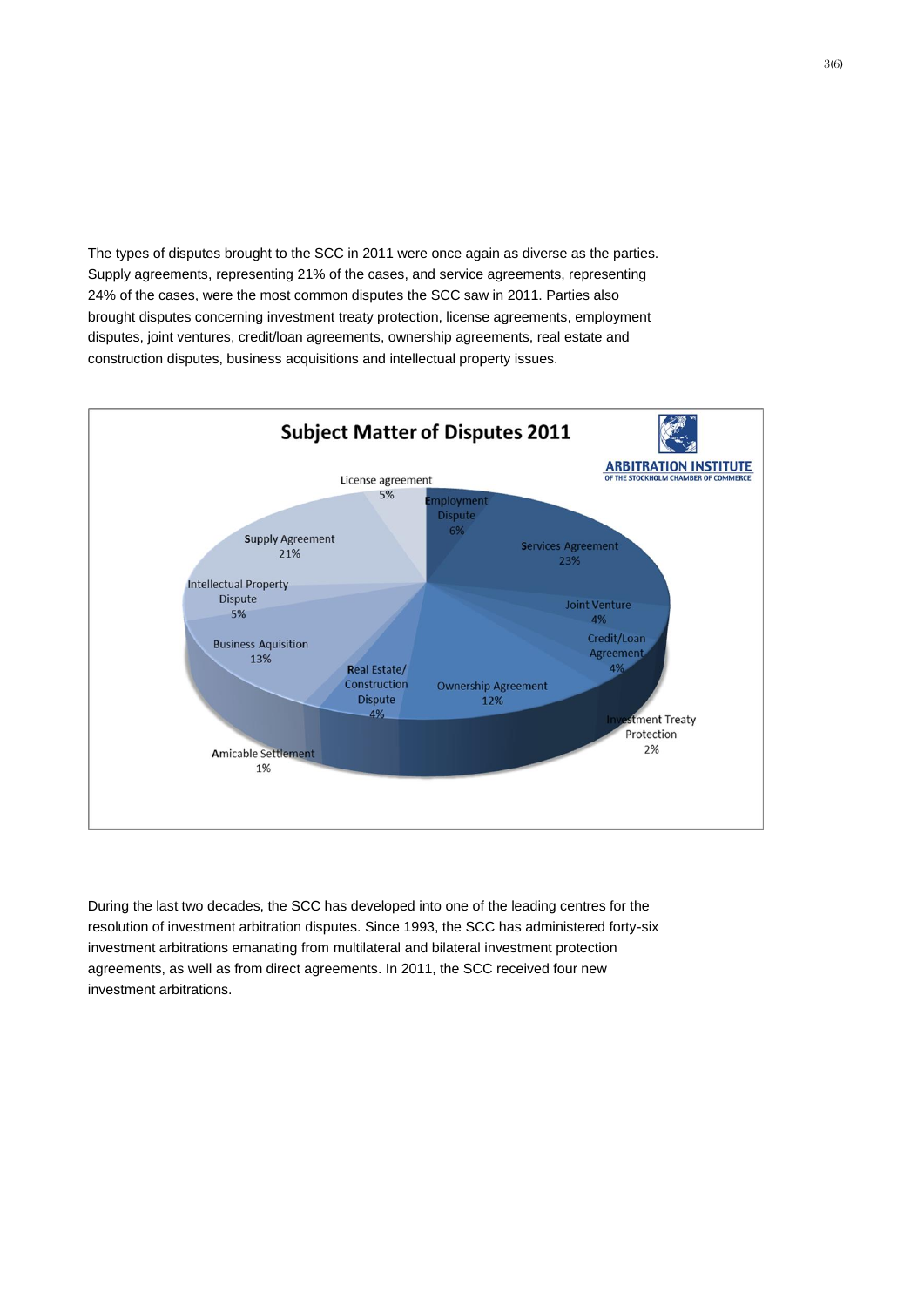The majority of the SCC investment cases relate to the CIS countries, but the SCC also administers investment arbitrations from EU states, South America and North America.

The average length of an investment case under the SCC Rules is twenty-one months, measuring from the date of registration to the date of the final award. Factors that affect the length of the proceedings include bifurcation of the proceedings and interim or partial awards. The average arbitration cost of the SCC's investment cases is EUR 290 936. The arbitration costs consist of arbitrators' fees and expenses and the administrative fee.

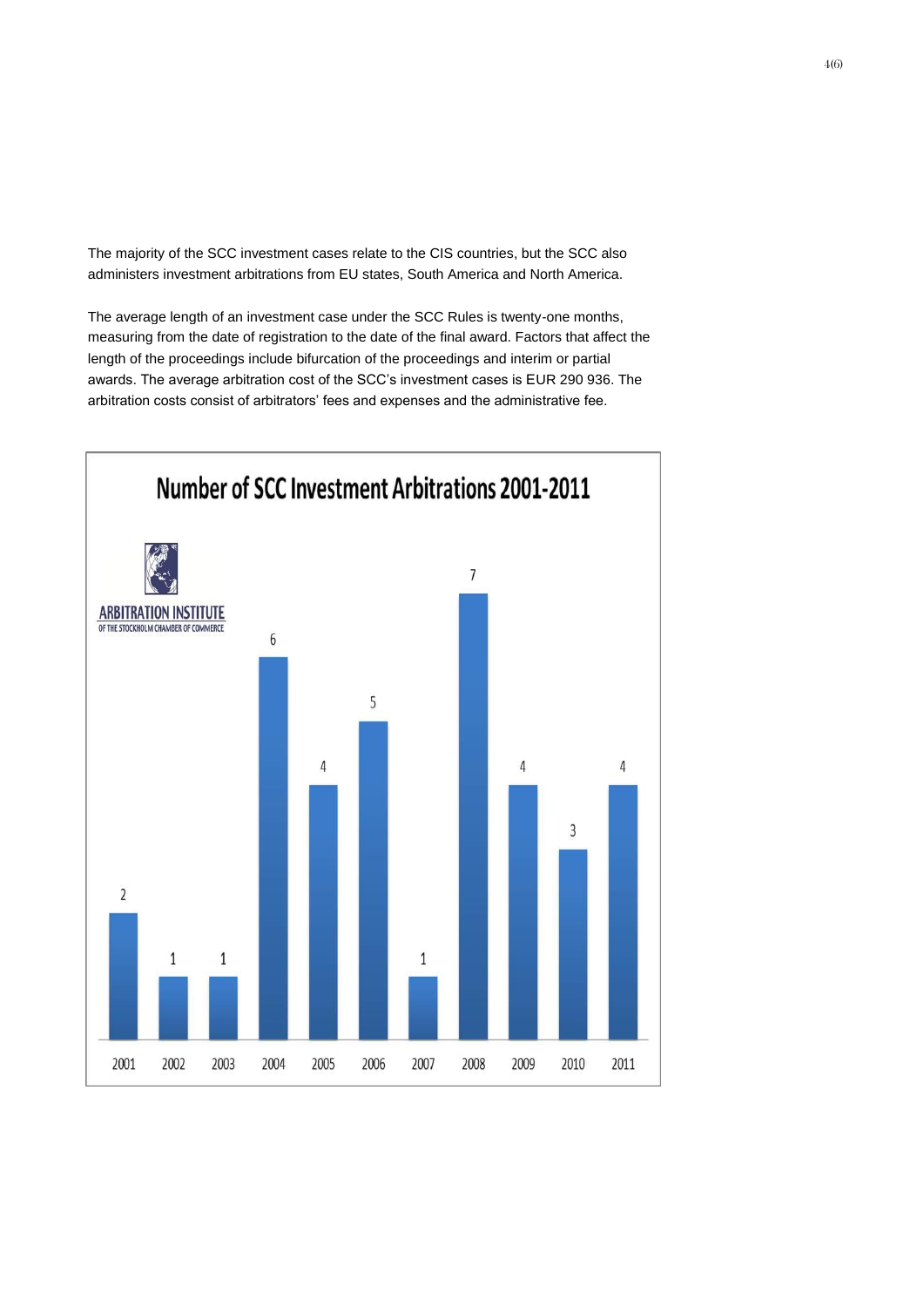